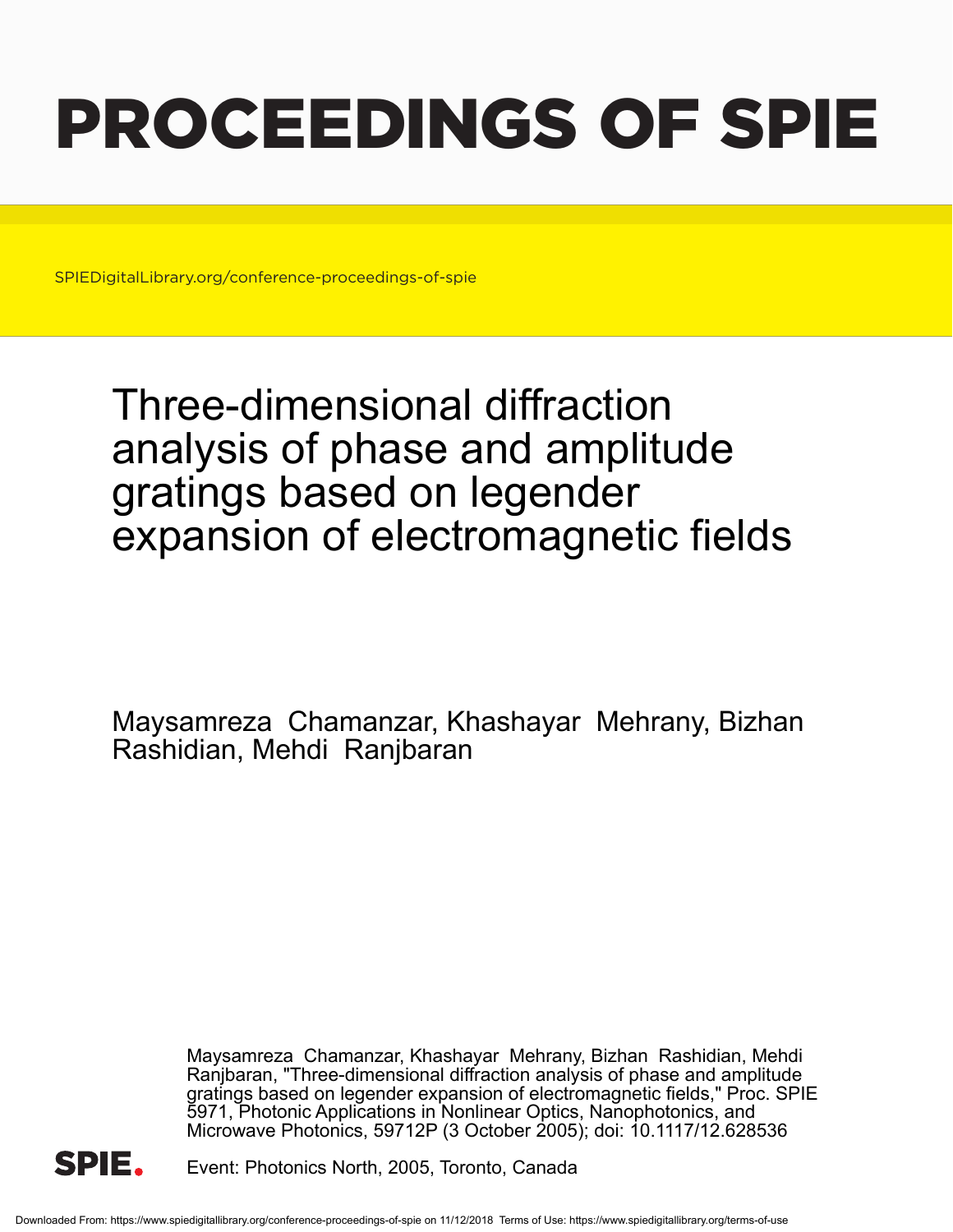### **Three-dimensional Diffraction Analysis of Phase and Amplitude Gratings Based on Legendre Expansion of Electromagnetic Fields**

Maysamreza Chamanzar, Khashayar Mehrany, Bizhan Rashidian\* , Mehdi Ranjbaran

Department of Electrical Engineering, Sharif University of Technology, P.O. Box 11365-9363, Tehran, Iran

#### **ABSTRACT**

Three-dimensional vectorial diffraction analysis of phase and amplitude gratings in conical mounting is presented based on Legendre expansion of electromagnetic fields. In the so-called conical mounting, different fields components are coupled and the solution is not separable in terms of independent TE and TM cases. In contrast to conventional RCWA in which the solution is obtained using state variables representation of the coupled wave amplitudes by expanding space harmonic amplitudes of the fields in terms of the eigenfunctions and eigenvectors of the coefficient matrix defined by rigorous coupled wave equations, here the solution of first order coupled Maxwell's equations is expanded in terms of Legendre polynomials. This approach yields well-behaved algebraic equations for deriving diffraction efficiencies and electromagnetic field profiles. It can nicely handle the cases in which conventional methods face the problem of numerical instability and inevitable round off errors; also, it yields accurate results to any desired level of accuracy. The method is applied to phase and amplitude gratings in conical mountings, comparison to other methods already reported in the literature is made, and the presented approach is justified and its usefulness in cases that other methods usually fail is demonstrated. This general method applies well even in such cases as thick gratings, non-Bragg incidence, and cases in which higher diffracted orders are needed to be retained, or evanescent orders corresponding to real eigenvalues have to be included. The efficacy of the proposed method relies on the fact that although Legendre polynomials span a complete space, they are not eigensolutions and hence each polynomial basis function bears a weighted projection of all eigenfunctions. Thus no modal information is completely missed in the ineluctable truncation process. In deriving the formulation, a rigorous approach is followed.

Keywords: Grating, Diffraction, Legendre Polynomials, Coupled Waves, Periodic Media

#### **1. INTRODUCTION**

Analysis of wave propagation in periodic structures, due to its wide range of applications, is faced in various systems and design processes appearing in telecommunications, electromagnetism, optics, and acoustics<sup>1</sup>. Consequently, it is essential to have an exact, efficient, and stable way to find reflection and transmission coefficients, diffraction efficiencies and field profiles inside and outside of gratings. Different approaches have been reported for grating analysis in literature such as rigorous coupled wave<sup>1</sup>, coupled mode<sup>2</sup>, two wave methods<sup>3</sup>, and Raman-Nath approach<sup>4</sup>. Of many methods proposed for analysis of volume diffraction gratings, rigorous coupled wave analysis, or RCWA, is the most precise, the most general, and the most widely used method. It has been successfully applied to the analysis of two-dimensional and three-dimensional isotropic and anisotropic structures <sup>5-9</sup>, as well as multiple grating structures <sup>10-11</sup>. However, the presence of evanescent orders corresponding to real eigenvalues appearing in the solution of Maxwell's equations usually leads to numerical difficulties in applying RCWA method. This problem is also encountered in applying other conventional approaches which are based on modal expansion, where Maxwell's equations lead to an eigenvalue problem. This is due to the fact that evanescent orders result in the simultaneous appearance of extremely large and extremely small coefficients in the equations obtained by imposing the boundary conditions and, consequently cause numerical overflow and ill-conditioned matrices in calculations. Therefore, a robust method capable of handling evanescent orders is mandatory, especially in cases such as multiple grating structures or metallic corrugated gratings,

1

 $*$  The author to whom the correspondence should be made : rashidia@sharif.edu

Photonic Applications in Nonlinear Optics, Nanophotonics, and Microwave Photonics, edited by Roberto A. Morandotti, Harry E. Ruda, Jianping Yao, Proc. of SPIE Vol. 5971, 59712P, (2005) · 0277-786X/05/\$15 · doi: 10.1117/12.628536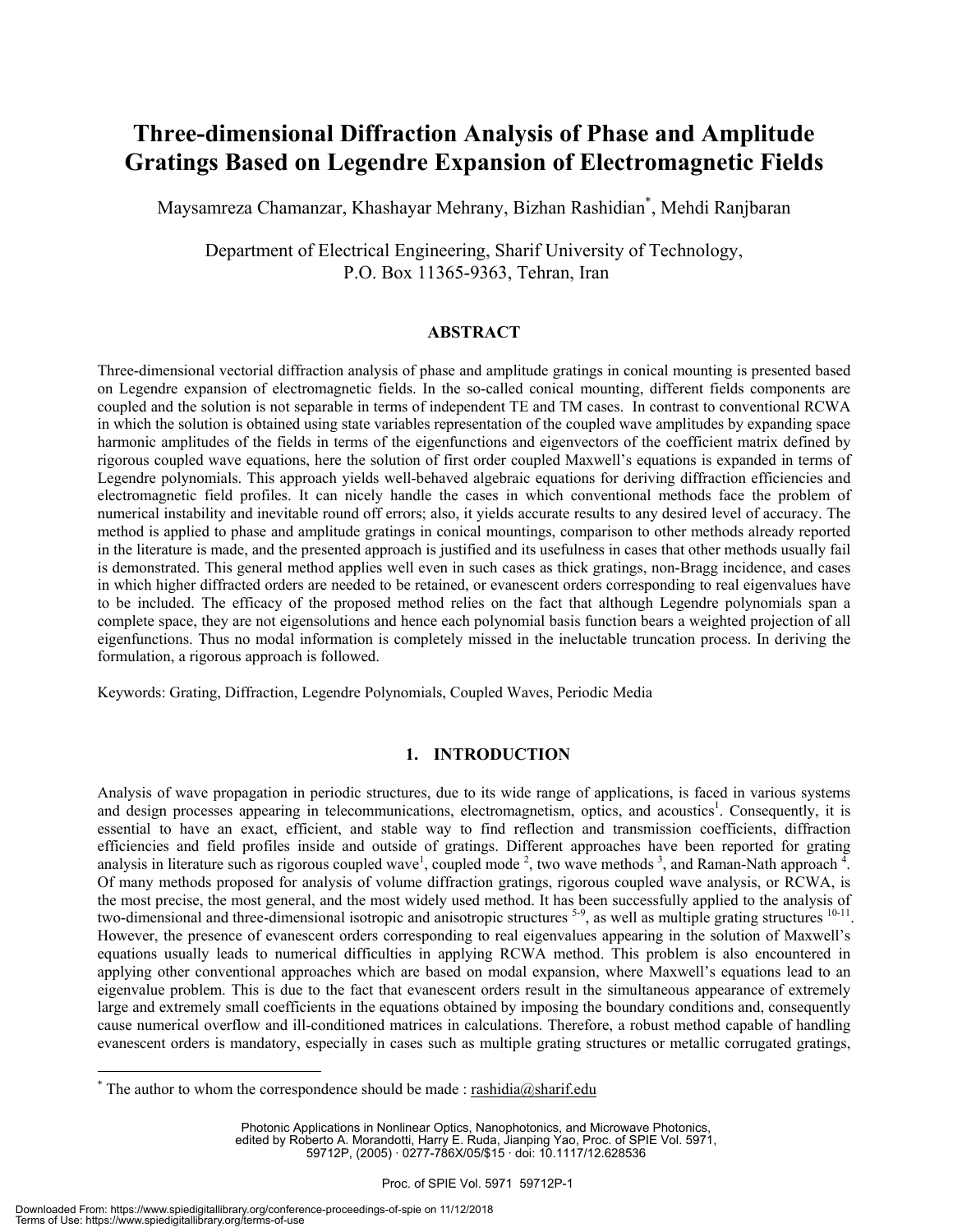where evanescent or complex diffracted orders cannot always be discarded. Modal expansion methods are also vulnerable to numerical instability whenever the ratio of the thickness over the grating periodicity is large, or large number of spatial harmonics is retained in the analysis <sup>12</sup>. This problem is more critical when analyzing diffraction gratings in conical mounting, since the TE and TM components of the electromagnetic field inside the grating are not separable and therefore three-dimensional vectorial analysis of Maxwell's equations is required <sup>6</sup>.

Morf has reported a new mathematical method for the special case of lamellar gratings<sup>13</sup>. That method is based on the expansion of the eigenfunctions in terms of a set of polynomial basis functions. However, the polynomial expansion is applied only in transverse direction and at each region of constant refractive index separately. Even though the Gibbs phenomenon was avoided in following that approach, the method still needed a subtle and delicate handling of propagating electromagnetic fields where numerical instabilities similar to those usually encountered in applying transfer matrix methods were expected 13,14.

In this paper, similar yet fundamentally different approach is proposed. The electromagnetic field expressions, for each component inside the grating, which are the solutions of Maxwell's equations, are expanded in terms of orthogonal Legendre polynomials. Then the solution is examined in a Hilbert space spanned by the polynomials. The method yields numerically stable results  $^{12}$ .

This paper is arranged as follows: Legendre polynomial expansion formulation of electromagnetic fields for the analysis of gratings in conical mounting is discussed in Section 2. In Section 3, comparison of the polynomial expansion results with the three-dimensional vector coupled wave results is presented for some specific test cases. Finally, conclusions are made in Section 4.

#### **2. FORMULATION**

In this section, the electromagnetic field expressions inside the grating are expanded in terms of orthogonal Legendre polynomials <sup>15, 16</sup>. This novel electromagnetic field expression, in accordance with Floquet theorem, is then substituted in Maxwell's equations; appropriate boundary conditions are applied, and finally the unknown expansion coefficients and diffraction efficiencies are found. It should be noticed that expanding the electromagnetic field expressions in an orthogonal complete space of polynomials is a nonharmonic expansion  $16$ , i.e. it isn't a linear combination of intrinsic eigenvectors. Nonetheless, it has some advantages over eigenvector expansion and other previously mentioned methods. First, the equations become algebraic rather than transcendental; therefore, they can be manipulated easier. Second, this approach works properly even in those special cases in which other methods usually fail. There is not any numerical instability, not only because the involved matrices are not very sparse, but also because the numbers constituting the matrices are neither extremely small nor extremely large, i.e. the condition numbers of the matrices are very good. It should be noticed that finding the solution in the Hilbert space spanned by polynomials can be interpreted as the projection of harmonic solutions, i.e. modal expansions, on the new bases formed by the polynomials. This means that each polynomial contains some information from all the infinite number of the natural modes of the system through their projection. This is an important advantage when inevitable truncation of the infinite expansion to finite terms could be counterbalanced by keeping the tracks of all eigenmodes in each member of the polynomial set that makes the basis of this Hilbert space.

A grating in conical mounting is shown in Fig. 1. Here, the permittivity is a periodic function:

$$
\varepsilon(\mathbf{r} + \mathbf{\Lambda}_G) = \varepsilon(\mathbf{r}),\tag{1}
$$

where  $\Lambda_G$  is the grating periodicity. Inside the grating, the Maxwell's equations can be easily derived as <sup>6</sup>:

$$
\nabla \times \mathbf{E} = -j\omega\mu\mathbf{H} \tag{2}
$$
  
 
$$
\nabla \times \mathbf{H} = j\omega\varepsilon_0 \varepsilon(\mathbf{x}, z)\mathbf{E} \tag{3}
$$

In these equations,  $E$  and  $H$  can be expanded in terms of space harmonics as  $6$ .

$$
E = \sum_{i} \left[ S_{xi}(z)\hat{x} + S_{yi}(z)\hat{y} + S_{zi}(z)\hat{z} \right] \exp[-j\sigma_i r] \,. \tag{4}
$$

$$
\boldsymbol{H} = \sqrt{\frac{\varepsilon_0}{\mu_0}} \sum_i \left[ U_{xi}(z)\hat{\boldsymbol{x}} + U_{yi}(z)\hat{\boldsymbol{y}} + U_{zi}(z)\hat{\boldsymbol{z}} \right] \exp[-j\sigma_i \cdot \boldsymbol{r}], \tag{5}
$$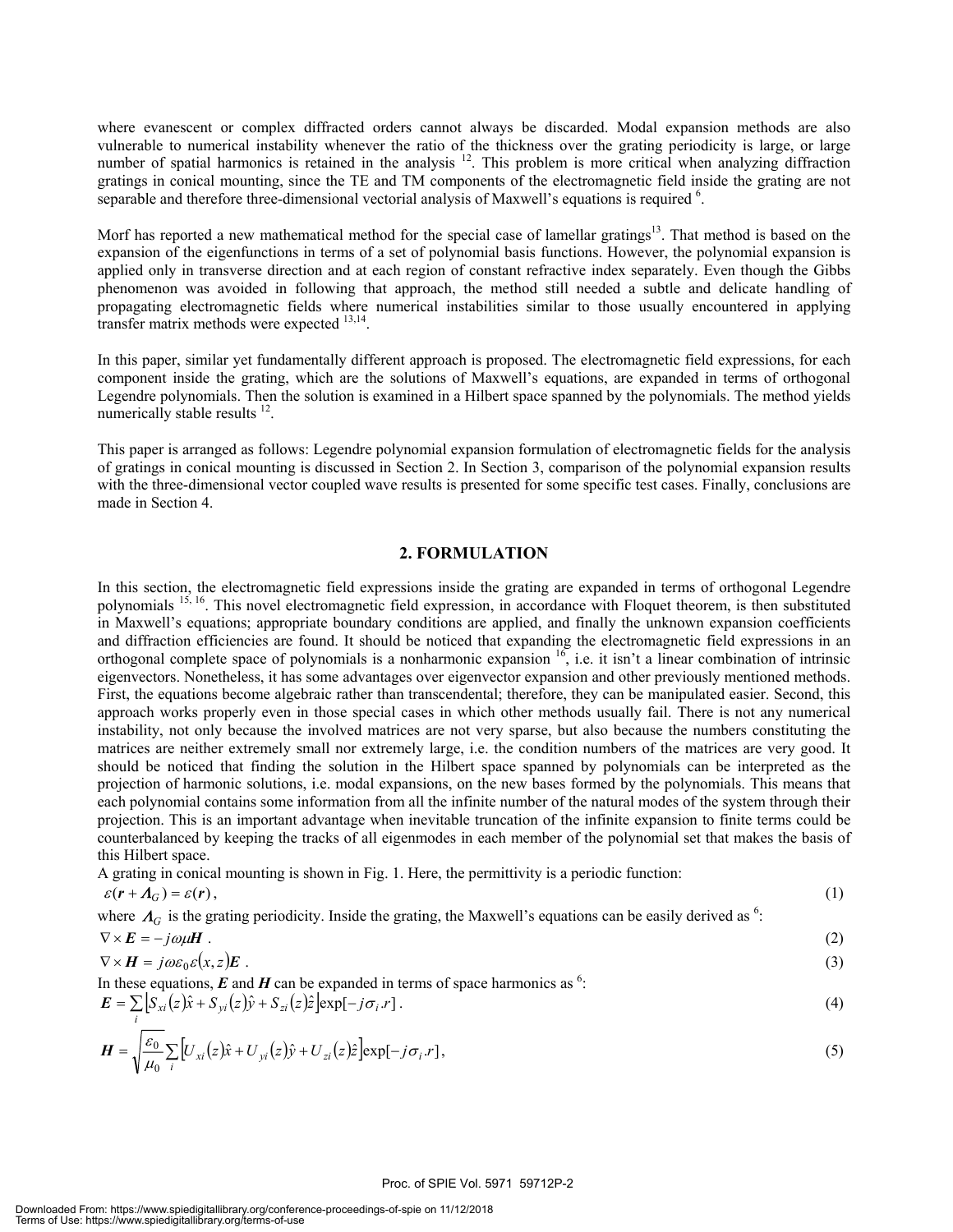where  $\sigma_i = k_{xi} \hat{x} + k_y \hat{y} + (k_z - iK_{Gz})\hat{z}$ .

 $k_{xi}$  and  $k_y$  are determined from phase matching condition and  $k_z$  is the average wavevector in grating region which correspond to the average permittivity in that region, and  $K_G = \frac{2\pi}{I} [\sin(\phi)\hat{x} + \cos(\phi)\hat{z}]$  $K_G = \frac{2\pi}{A_G} [\sin(\phi)\hat{x} + \cos(\phi)\hat{z}]$  is the grating vector. The

index *i* running from  $-\infty$  to  $+\infty$  denotes the *i*<sup>th</sup> space harmonic corresponding to the *i*<sup>th</sup> diffracted order in regions I and III. Numerically, expansion of the electromagnetic fields in terms of infinite number of space harmonics, i.e. Eqs. (4) and (5), is inevitably truncated. For dielectric gratings, all the space harmonics corresponding to propagating Floquet orders should be retained in the preceding expansion, where only a few of those terms corresponding to evanescent Floquet orders are needed to be included. In contrast, more space harmonics are needed to be kept for metallic gratings.

Since  $\varepsilon$  is a periodic function, it can be expanded in terms of its Fourier series as

$$
\varepsilon(x, z) = \sum_{h} \widetilde{\varepsilon}_{h} e^{jh\overline{K_{0}}, r}
$$
\n
$$
\sum_{h} \widetilde{\varepsilon}_{h}(x) e^{-jh\overline{K_{0}}, r} dx \text{ is the Fourier component of the origin segment.}
$$
\n(6)

where  $\widetilde{\varepsilon}_h = \frac{2}{4} \int \mathcal{E}(r) e^{-r}$ *G*  $F$ ) $e^{-jhK_G.r}$  *dr*  $h = \frac{1}{A_G} \int_A$  $\widetilde{\varepsilon}_h = \frac{2}{4c} \int \varepsilon(r) e^{-jh\overrightarrow{K_c}r} dr$  is the Fourier component of the grating permittivity.

After substituting Eq. (4), Eq. (5), and Eq. (6) in Eq. (2) and Eq. (3) and eliminating the *z* component of the electromagnetic field, a set of four first order coupled differential equations is derived as:

$$
\frac{dS_{xi}(z)}{dz} = -j \left\{ iK_{Gz} S_{xi}(z) + \frac{k_{xi}}{k_0} \sum_{p} a_{i-p} \left[ k_y U_{xp}(z) - k_{xp} U_{yp}(z) \right] + k_0 U_{yi}(z) \right\}.
$$
\n(7)

$$
\frac{dS_{yi}(z)}{dz} = -j \left\{ iK_{Gz}S_{yi}(z) + \frac{k_y}{k_0} \sum_{p} a_{i-p} \left[ k_y U_{xp}(z) - k_{xp} U_{yp}(z) \right] - k_0 U_{xi}(z) \right\}.
$$
\n(8)

$$
\frac{dU_{xi}(z)}{dz} = j \left\{ -iK_{Gz}U_{xi}(z) + \frac{k_{xi}}{k_0} \left[ k_y S_{xi}(z) - k_{xi} S_{yi}(z) \right] + k_0 \sum_{p} \widetilde{\varepsilon}_{i-p} S_{yp}(z) \right\}.
$$
\n(9)

$$
\frac{dU_{yi}(z)}{dz} = -j \left\{ iK_{Gz}U_{yi}(z) - \frac{k_y}{k_0} \left[ k_y S_{xi}(z) - k_{xi} S_{yi}(z) \right] + k_0 \sum_{p} \widetilde{\varepsilon}_{i-p} S_{xp}(z) \right\}.
$$
\n(10)

where  $p=i-h$  and  $\tilde{\varepsilon}_h$  is the *h*th Fourier component of the permittivity profile, i.e.  $\varepsilon$ , and  $a_h$  is the *h*th Fourier component of the  $\varepsilon^1$ .

Each component of the space harmonic amplitudes is expanded in terms of Legendre polynomials:

$$
S_{xi}(z) = \sum_{m=0}^{+\infty} q_m^i P_m(\xi).
$$
 (11)

$$
S_{yi}(z) = \sum_{m=0}^{+\infty} h_m^i P_m(\xi) \,. \tag{12}
$$

$$
U_{xi}(z) = \sum_{m=0}^{+\infty} t_m^i P_m(\xi).
$$
 (13)

$$
U_{yi}(z) = \sum_{m=0}^{+\infty} l_m^i P_m(\xi).
$$
 (14)

Here,  $\zeta = \frac{2z - d}{d}$  and  $P_m(\zeta)$  are the normalized Legendre Polynomials and *d* is the grating thickness as is shown in

Fig. 1.

It should be noticed that the vector space spanned by Legendre polynomials is a complete one<sup>16</sup> and each space harmonic amplitude can be expanded in terms of them. Although, truncating the polynomial expansions given in Eqs. (11-14) is inevitable, the introduced error is shown to be of no vital importance.

After substituting the above expansions in Eqs.  $(6-9)$ , retaining the first  $M_i$  terms of the expansion, and minimizing the truncation error, a set of coupled algebraic equations is derived, representing the Maxwell's equations in the complete space spanned by Legendre polynomials: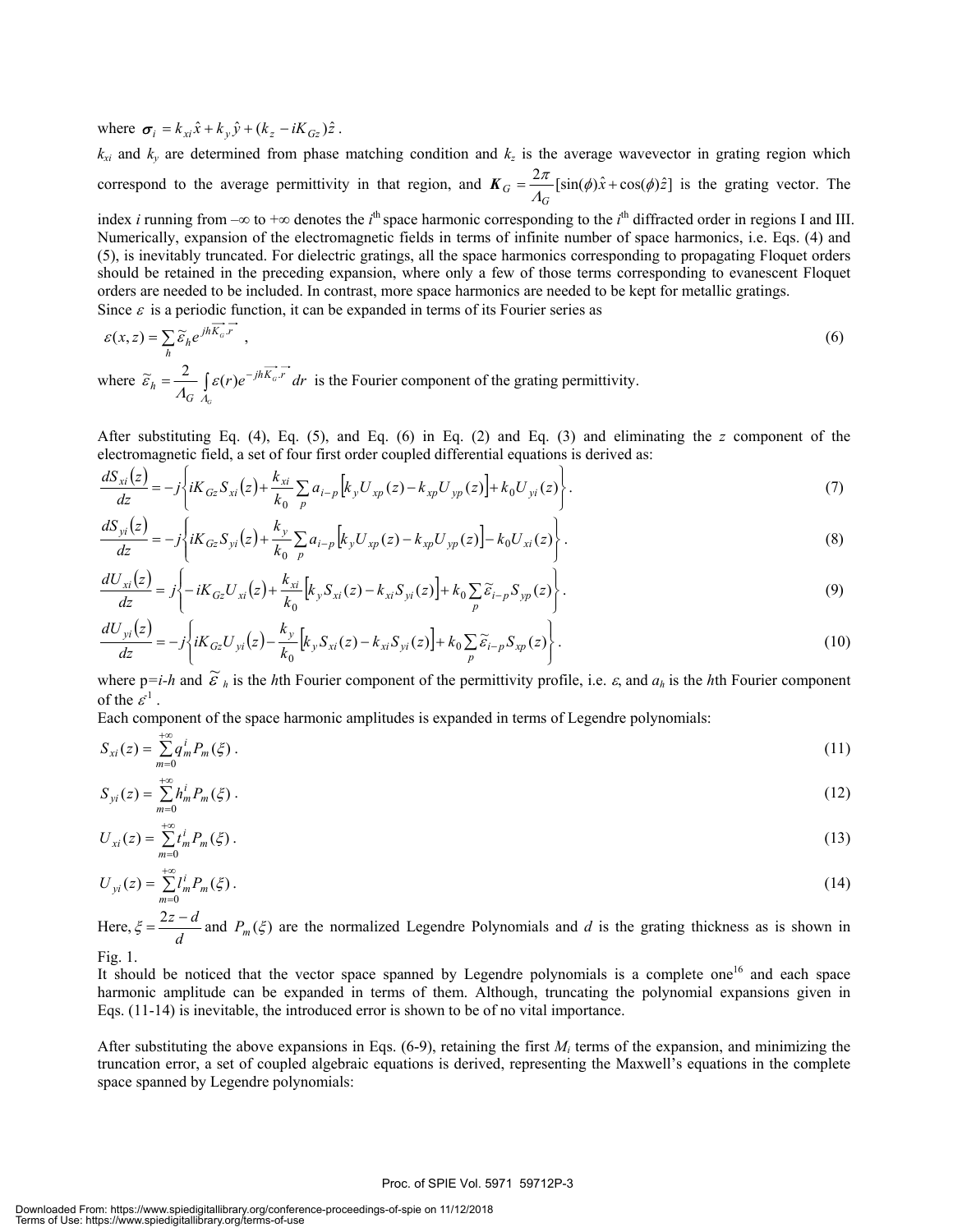$$
\frac{2}{d}q^{i}_{m} + j\left\{iK_{Gz}q^{i}_{m} + \frac{k_{xi}}{k_{0}}\sum_{p}a_{i-p}\left[k_{y}t^{p}_{m} - k_{xp}t^{p}_{m}\right] + k_{0}t^{i}_{m}\right\} = 0.
$$
\n(15)

$$
\frac{2}{d}h_{m}^{i} + j\left\{iK_{Gz}h_{m}^{i} + \frac{k_{y}}{k_{0}}\sum_{p}a_{i-p}\left[k_{y}t_{m}^{p} - k_{xp}t_{m}^{p}\right] - k_{0}t_{m}^{i}\right\} = 0.
$$
\n(16)

$$
\frac{2}{d}t^i_{m} + j\left\{ iK_{Gz}t_m^i - \frac{k_{xi}}{k_0} \left[ k_y q_m^i - k_{xi}h_m^i \right] - k_0 \sum_{p} \widetilde{\varepsilon}_{i-p}h_m^p \right\} = 0 \tag{17}
$$

$$
\frac{2}{d}l^i_{m} + j\left\{ iK_{Gz}l^i_{m} - \frac{k_y}{k_0}\left[k_yq^i_{m} - k_{xi}h^i_{m}\right] + k_0\sum_{p}\widetilde{\epsilon}_{i-p}q^p_{m}\right\} = 0.
$$
\n(18)

In these equations,  $q^{i}_{m}$ ,  $h^{i}_{m}$ ,  $t^{i}_{m}$ , and  $l^{i}_{m}$  are the expansion coefficients of the first derivative of the Legendre expansion in terms of  $q_m^i$ ,  $h_m^i$ ,  $t_m^i$ , and  $l_m^i$  respectively, and are computed analytically as:

$$
x^{i}_{m} = (2m+1) \sum_{\substack{l=m+1 \\ l+m \text{ odd}}}^{M_{i}} x_{l}^{i} , \qquad (19)
$$

where *x* can be substituted by  $q$ ,  $h$ ,  $t$ , or  $l$ .

It should be noticed that each of Eqs. (15-19) result in a set of  $M_i$  equations, whereas each space harmonic expanded in Eqs. (11-14) is determined by  $M_i$  +1 unknown coefficients. Therefore, one needs four further equations, which can be obtained by applying boundary conditions<sup>12</sup> at  $z = 0$  and  $z = d$ . Appropriate boundary conditions can be applied by using the electromagnetic field expressions in regions I and III given in Eq. (20), and Eq. (21), respectively <sup>1</sup>. They are expanded in terms of plane waves corresponding to diffracted orders:

$$
E_1 = de^{-j\overrightarrow{K_1} \cdot \overrightarrow{r}} + \sum_{i=-\infty}^{+\infty} R_i e^{-j\overrightarrow{K_{ii} \cdot \overrightarrow{r}}}
$$
\n
$$
(20)
$$

$$
E_3 = \sum_{i=-\infty}^{+\infty} T_i e^{-j\overline{K_{3i}} \cdot (\overline{r} - d\hat{z})} \ . \tag{21}
$$

Here  $\bm{R}_i$  and  $\bm{T}_i$  are reflection and transmission coefficients of each diffracted order, respectively,  $\hat{u}$  is the incident wave polarization unit vector, and  $k_{1i}$  and  $k_{3i}$  are defined as:

$$
k_{lxi} = k_{xi} = k_1 \sin \alpha \cos \delta - iK_G \sin \phi
$$
\n
$$
k_{lx} = k = k, \sin \alpha \sin \delta
$$
\n(22)

$$
\kappa_{lji} = \kappa_y - \kappa_1 \sin \alpha \sin \theta \tag{23}
$$
\n
$$
k_{lzi} = \sqrt{k_l^2 - k_{ki}^2 - k_y^2} \tag{24}
$$

for *l*=1,3 (representing region I or III).

Continuity of the electromagnetic fields at  $x=0$  calls for:

$$
u_x \delta_{i0} + R_{xi} = S_{xi}(0). \tag{25}
$$

$$
u_y \delta_{i0} + R_{yi} = S_{yi}(0)
$$
\n
$$
s_{y} (k, u, k, 200.000) = k_{y} R_{y} + k_{z} R_{y} - k_{z} I_{y}(0)
$$
\n(26)

$$
\delta_{i0}(k_{y}u_{z} - k_{1}\cos\alpha u_{y}) - k_{z1i}R_{yi} + k_{y}R_{zi} = k_{0}U_{xi}(0).
$$
\n(27)

$$
\delta_{i0}(k_1 \cos \alpha u_x - k_{x0} u_z) + k_{z1i} R_{xi} - k_{xi} R_{zi} = k_0 U_{yi}(0) \,. \tag{28}
$$

and at 
$$
x=d
$$
:  
\n
$$
T_{xi} = S_{xi}(d) \exp(jiK_{Gz}d)
$$
\n(29)

$$
T_{yi} = S_{yi}(d) \exp(j i K_{Gz} d). \tag{30}
$$

$$
-k_{z3i}T_{yi} + k_yT_{zi} = k_0U_{xi}(d) \exp(jiK_{Gz}d).
$$
\n(31)

$$
k_{z3i}T_{xi} - k_{xi}T_{zi} = k_0U_{yi}(d) \exp(jiK_{Gz}d).
$$
\n(32)

The divergence equation in region I and region III calls for:  
\n
$$
k_{zi}R_{xi} + k_{y}R_{yi} + k_{zli}R_{zi} = 0.
$$
\n(33)

$$
k_{zi}T_{xi} + k_y T_{yi} + k_{z3i} T_{zi} = 0.
$$
\n(34)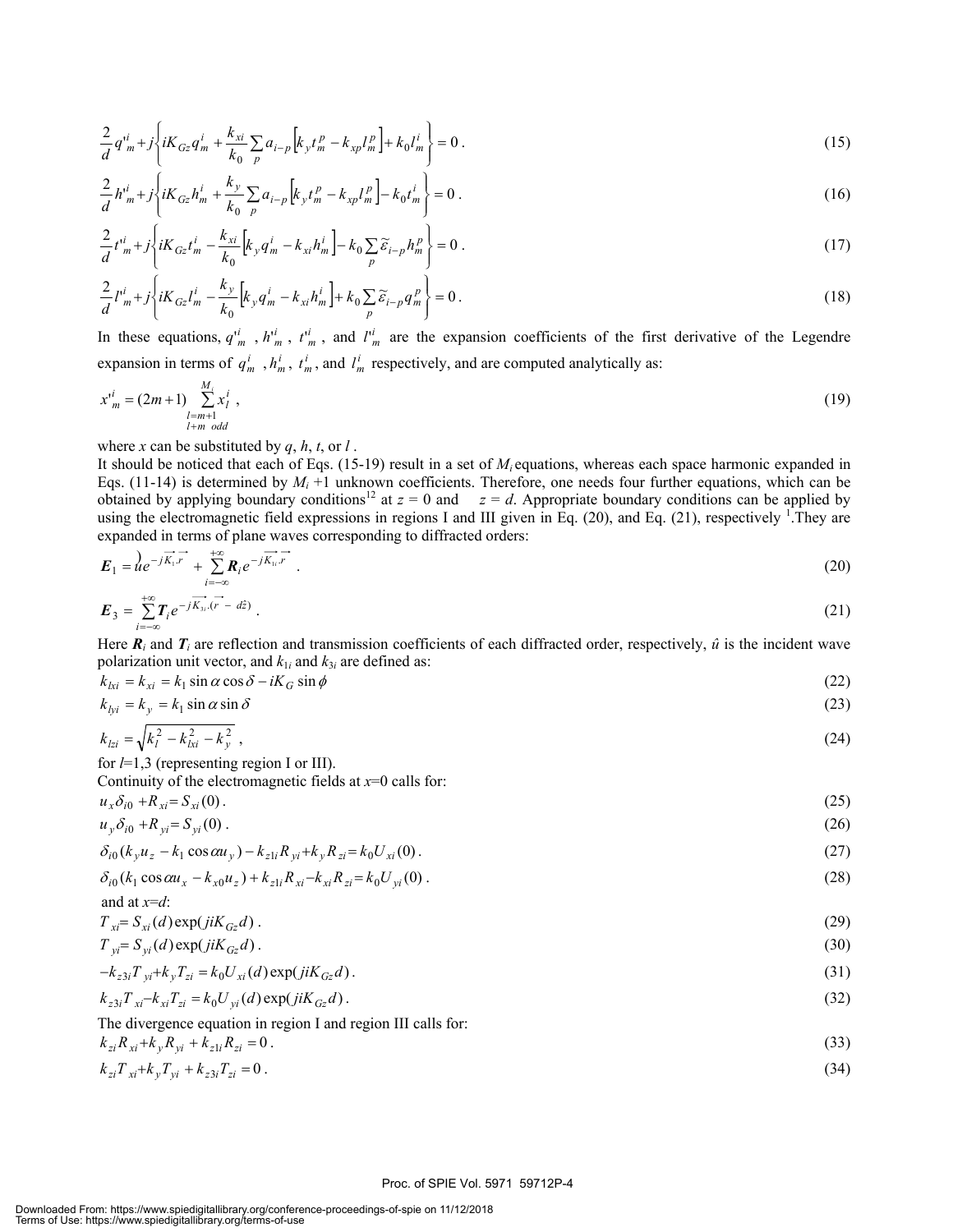Eliminating  $R_i$  and  $T_i$  components from these equations and substituting for space harmonic amplitudes, four equations are obtained as:

$$
\sum_{m} \left[ \frac{k_{zli}^2 + k_{xi}^2}{k_{zli}} q_m^i + \frac{k_{xi} k_y}{k_{zli}} h_m^i - k_0 l_m^i \right] = (-1)^m \delta_{i0} \left[ k_{x0} u_z - k_{1z} u_x + \frac{k_{zli}^2 + k_{xi}^2}{k_{zli}} u_x + \frac{k_{xi} k_y}{k_{zli}} u_y \right].
$$
\n(35)

$$
\sum_{m} \left[ \frac{k_{zli}^2 + k_y^2}{k_{zli}} h_m^i + \frac{k_{xi} k_y}{k_{zli}} q_m^i + k_0 t_m^i \right] = (-1)^m \delta_{i0} \left[ k_y u_z - k_{1z} u_y + \frac{k_y^2 + k_{zli}^2}{k_{zli}} u_y + \frac{k_{xi} k_y}{k_{zli}} u_x \right].
$$
 (36)

$$
\sum_{m} \left[ \frac{k_{z3i}^2 + k_y^2}{k_{z3i}} h_m^i + \frac{k_{xi} k_y}{k_{z1i}} q_m^i + k_0 t_m^i \right] = 0 \,. \tag{37}
$$

$$
\sum_{m} \left[ \frac{k_{z3i}^2 + k_{xi}^2}{k_{z3i}} q_m^i + \frac{k_{xi} k_y}{k_{z3i}} h_m^i - k_0 l_m^i \right] = 0 \,. \tag{38}
$$

Now Eqs. (15-18) and (35-38) form a complete set equations, through which the unknown coefficients, i.e.  $q_m^i$ ,  $h_m^i$ ,  $t_m^i$ , and  $l_m^i$  are obtained. Consequently,  $\mathbf{R}_i$ ,  $\mathbf{T}_i$ , and the corresponding diffraction efficiencies can be determined:

$$
DE_{1i} = -\operatorname{Re}(\frac{K_{1iz}}{K_{1z}})R_i R_i^* \tag{39}
$$

$$
DE_{3i} = \text{Re}(\frac{K_{3iz}}{K_{1z}})T_i T_i^* \,. \tag{40}
$$

For lossless dielectric gratings, as a result of energy conservation, one finds:  $\sum_{i} DE_{1i} + DE_{3i} = 1.$  (41)

## **3. NUMERICAL RESULTS**

As an example, a transmission grating is analyzed. The parameters according to Fig.1 are:  $\phi = 120^\circ$  (slant angle),  $\alpha = 42^\circ$ (the angle of incidence),  $\delta = 45^{\circ}$ (tilt angle),  $\psi = 30^{\circ}$ , and  $\varepsilon (r') = 2.25(1+0.12 \cos(K_{G} r'))$  in region II, and  $\varepsilon_{I} = \varepsilon_{III} = 2.25$ . The incident wavelength is  $0.6237\mu$ m and the grating period is 1  $\mu$ m. In Fig. 2, diffraction efficiencies corresponding to the transmitted orders are plotted versus normalized thickness  $(d / \Lambda_{\rm G})$  by employing RCWA (solid line), and polynomial expansion method proposed in this paper (dashed line) by using 8 polynomial terms for each space harmonic. It should be noticed that conventional RCWA analysis becomes unstable for  $d / \Lambda$ <sub>G</sub> > 3. In contrast, polynomial expansion method behaves well enough to handle such a problem. It is obvious that increasing the number of retained spatial orders improves the achieved accuracy of the truncated expansion of electromagnetic fields in terms of Legendre polynomials.

Another example is a lamellar grating with the following parameters:  $\alpha = 42^{\circ}$  (the angle of incidence),  $\delta = 20^{\circ}$ (tilt angle),  $\psi$ =30°,  $\varepsilon$ <sub>I</sub> = 1,  $\varepsilon$ <sub>III</sub> = 2.25. Region II is a binary grating with 50% duty cycle. Permittivity of the ridge is 2.25 and that of the groove is 1. The incident wavelength is  $0.6237 \mu m$  and the grating period is 1  $\mu$ m. In Fig. 3, diffraction efficiencies corresponding to the transmitted orders are plotted versus normalized thickness ( $d / \Lambda_G$ ) by employing RCWA (solid line), and polynomial expansion method proposed in this paper (dashed line) by using 20 polynomial terms for each space harmonic. It can be seen that near the normalized thickness of 1, the RCWA results become unstable**.**

#### **4. CONCLUSIONS**

In this paper, a Legendre polynomial expansion of electromagnetic fields for grating diffraction analysis in conical mounting has been reported. In this case TE and TM polarizations inside the grating are not separable and a vectorial three-dimensional analysis is required. In contrast to conventional modal analysis in which space harmonic amplitudes of the fields are expanded in terms of the eigenfunctions and eigenvectors of the coefficient matrix defined by rigorous coupled wave equations, the presented method is based on Legendre polynomial expansion. In this method, a set of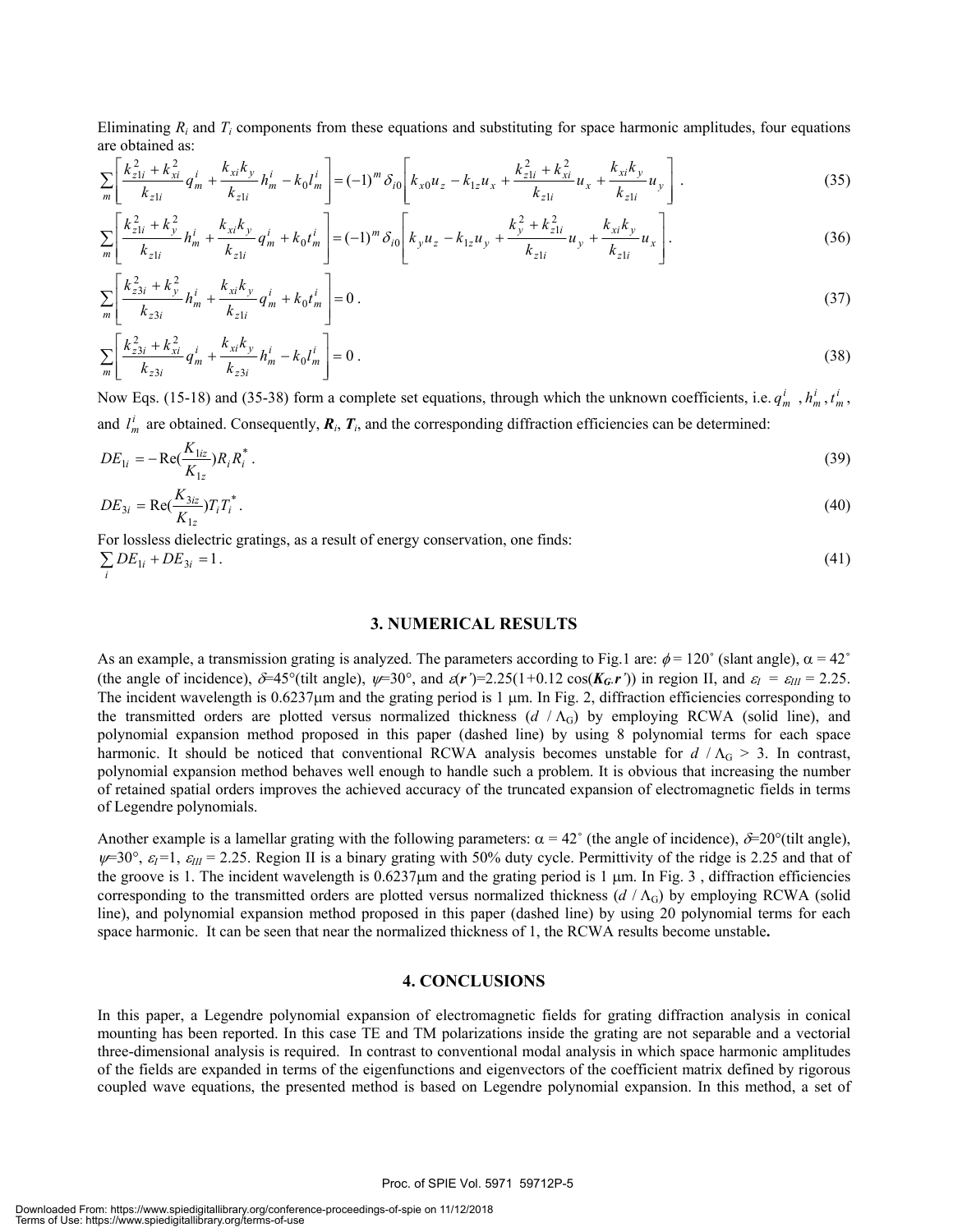algebraic equations is derived, which can be easily solved for diffraction efficiencies and electromagnetic field profiles. The method shows strong numerical stability. To verify the proposed method, the results of our analysis have been compared with that of RCWA and it has been shown that the presented approach yields numerically stable results. The physical intuition behind the accuracy of the proposed method can be described by the fact that, even though in practice the expansion of the electromagnetic fields in Hilbert space spanned by Legendre polynomials is truncated, each of the polynomials remaining in the calculation contains the projection of all electromagnetic eigenmodes of the system. Thus, no modal information of the system is fully lost in the truncation process.

#### **ACKNOWLEDGEMENT**

This work has been supported in part by Iran Telecommunication Research Center (ITRC).

#### **REFERENCES**

- 1. T. K. Gaylord, and M. G. Moharam, "Analysis and applications of optical diffraction by gratings*," Proc. IEEE* **73**, pp. 894-937, 1985.
- 2. B. Momeni, and B. Rashidian, "Improved coupled mode analysis of planar diffraction gratings," *Proc. SPIE* **4581**, pp. 68-78, 2001.
- 3. P. St. J. Russel, "Optical volume holography," Phys. Rep*.* **71**, pp. 209-312, 1981.
- 4. C. V Raman, and N. S. K. Nath, "The diffraction of light by high frequency sound waves: part IV," *Proc. Ind. Acad. Sci. A* **2**, pp.119-125, 1936.
- 5. M. G. Moharam, and T. K. Gaylord, "Rigorous coupled-wave analysis of planar-grating diffraction," J. Opt. Soc. Amer. **71**, pp. 811-818, 1981.
- 6. M. G. Moharam, and T. K. Gaylord, "Three-dimensional vector coupled-wave analysis of planar-grating diffraction," J. Opt. Soc. Amer. **73**, pp. 1105-1112, 1983.
- 7. E. N. Glytsis, and T. K. Gaylord, "Three-dimensional (vector) rigorous coupled-wave analysis of anisotropic grating diffraction," J. Opt. Soc. Amer. *A* **7**, pp. 1399-1420, 1990.
- 8. M. G. Moharam, E. B. Grann, D. A. Pommet, and T. K. Gaylord, "Formulation for stable and efficient implementation of the rigorous coupled-wave analysis of binary gratings," J. Opt. Soc. Amer. A, **12**, pp. 1068-1076, 1995.
- 9. M. G. Moharam, D. A. Pommet, E. B. Grann, and T. K. Gaylord, "Stable Implementation of the Rigorous Coupled-Wave Analysis for Surface-Relief Gratings: Enhanced Transmittance Matrix Approach*,"* J. Opt. Soc. Amer. A **12**, pp. 1077-1086, 1995.
- 10. E. N. Glytsis, and T. K. Gaylord, "Rigorous 3-D coupled wave diffraction analysis of multiple superposed gratings in anisotropic media," Applied Optics **28**, pp. 2401-2421, 1989.
- 11. E. J. Restall, and A. C. Walker, "Rigorous coupled-wave method applied to fan-out gratings," IEE Proceedings-Optoelectronics **145**, pp. 165-169, 1998.
- 12. M. R. Chamanzar, K. Mehrany, B. Rashidian "Polynomial Expansion of Electromagnetic Fields for Grating Diffraction Analysis", *Proc. 2004 International Symposium on Antennas and Propagation,* pp.161-164, Sendai, 2004.
- 13. R. H. Morf, "Exponentially convergent and numerically efficient solution of Maxwell's equations for lamellar gratings," J. Opt. Soc. Amer. A **12**, pp. 1043-1056, 1995.
- 14. L. Li, "Exponentially convergent and numerically efficient solution of Maxwell's equations for lamellar gratings: comment," J. Opt. Soc. Amer. A **13**, pp. 541-542, 1996.
- 15. Nikiforov, AF, *Special Functions of Mathematical Physics: A Unified Introduction with Applications*, Boston, 1988.
- 16. K. Mehrany and B. Rashidian, "Polynomial expansion for extraction of electromagnetic eigenmodes in layered structures," J. Opt. Soc. Amer. B **20**, pp.2434-2441, 2003.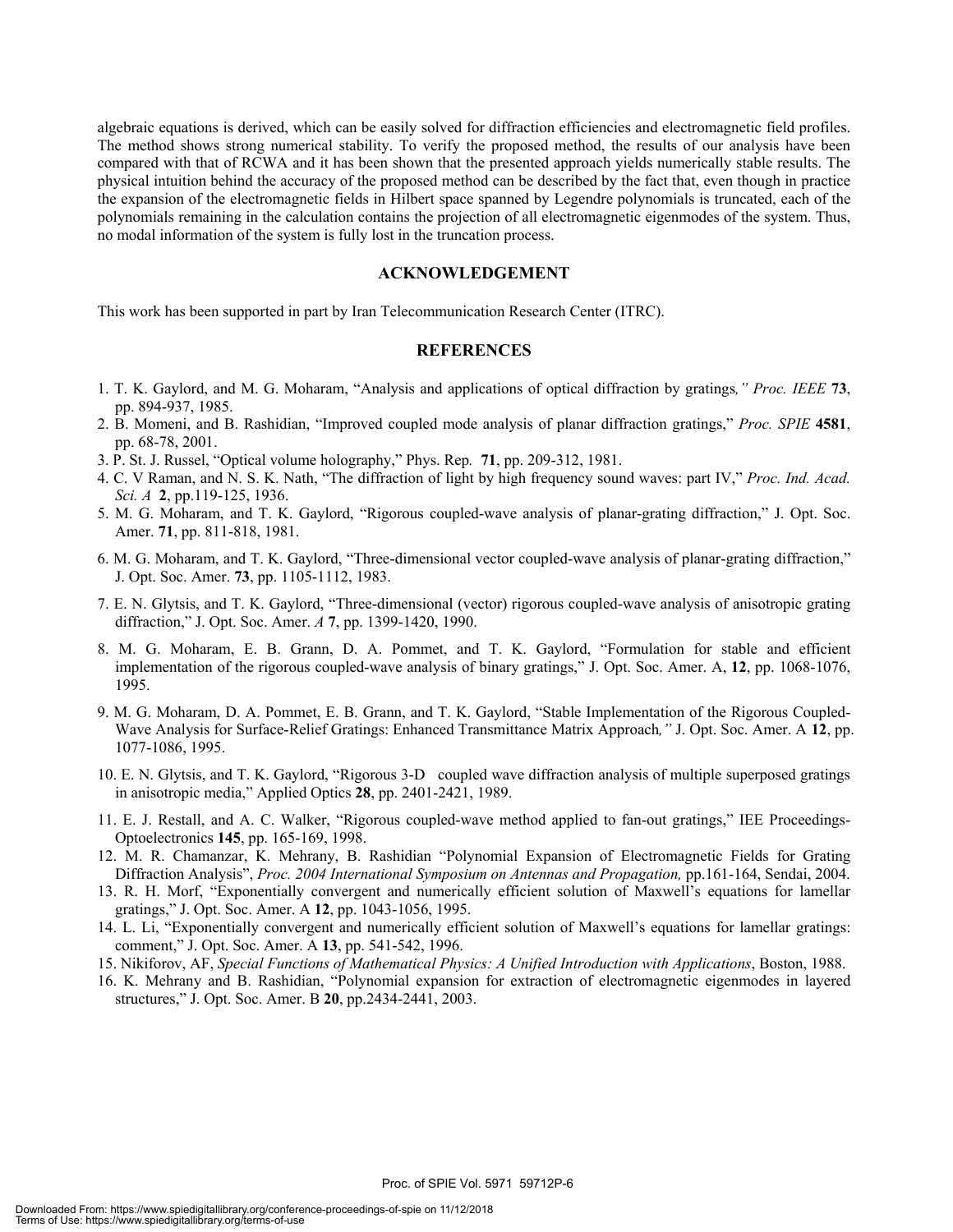

Fig.1 The general form of a slanted grating in conical mounting



Fig.2 Diffraction efficiency for forward transmitted waves (Phase Grating). The proposed method (Dashed Lines) and conventional RCWA (Solid Lines).